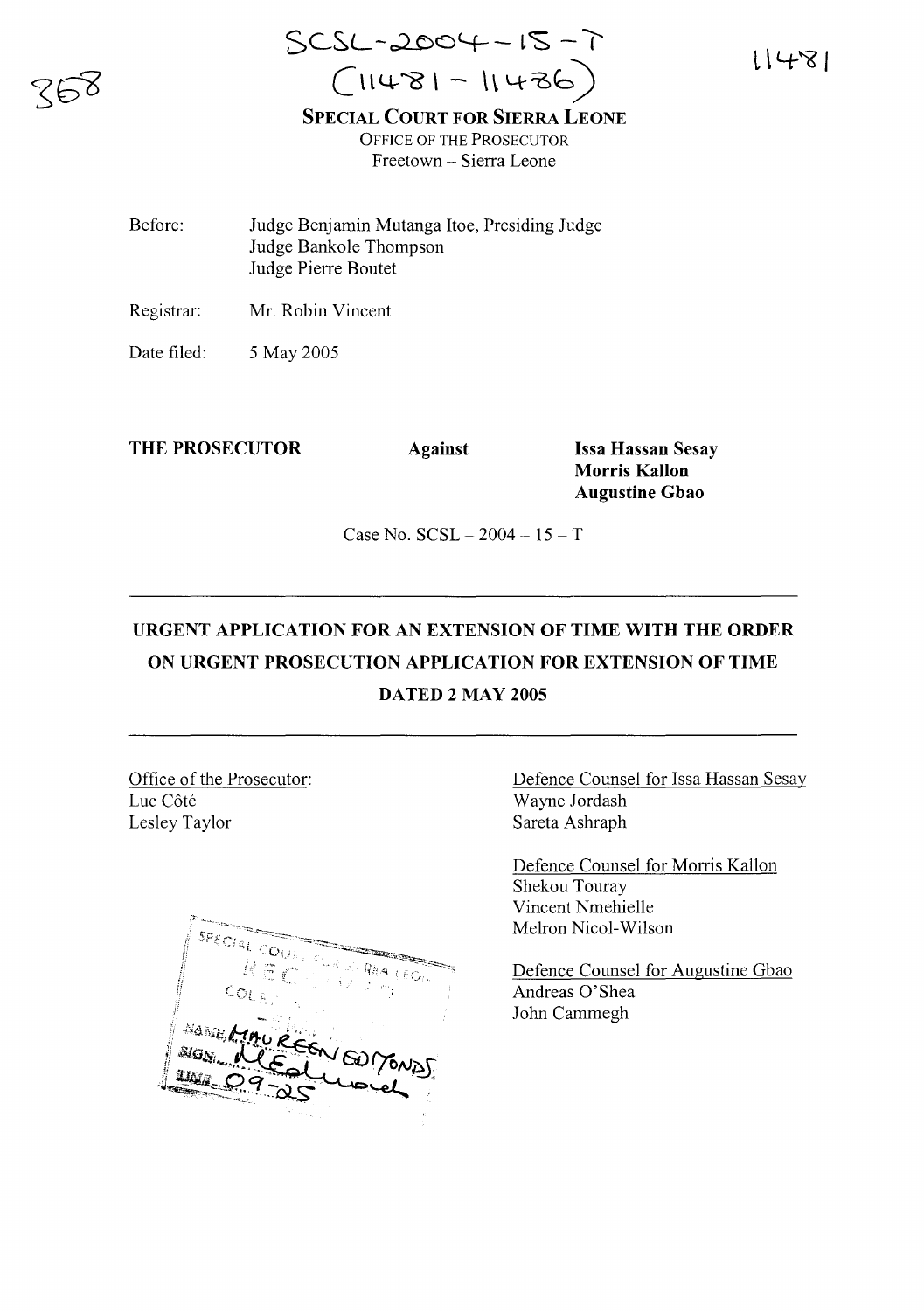Special Court for Sierra Leone OFFICE OF THE PROSECUTOR Freetown - Sierra Leone

**THE PROSECUTOR Against Issa Hassan Sesay**

**Morris Kallon Augustine Gbao**

Case No.  $SCSL - 2004 - 15 - T$ 

## **URGENT APPLICATION FOR AN EXTENSION OF TIME WITH THE ORDER ON URGENT PROSECUTION APPLICATION FOR EXTENSION OF TIME DATED 2 MAY 2005**

- 1. On 9 March 2005 the Trial Chamber issued the Order for Compliance of Prosecution with Rule 94 *Bis* ("the Original Order") in which the Prosecution was ordered to disclose to the Defence any expert reports it will seek to rely on at trial before 5.00 pm on 4 May 2005.
- 2. On 29 April 2005 the Prosecution filed its Urgent Application for Extension of Time for Compliance with the Order for Compliance of Prosecution with Rule *94bis* Dated 9 March 2005 with respect to the expert report of Colonel Richard Iron (witness TFI-301).
- 3. On 2 May 2005 the Trial Chamber issued the Order on Urgent Prosecution Application for Extension of Time ("the Second Order") allowing the Prosecution until close of business on Friday 6 May 2005 and tile the expert report of witness TFI-301.
- 4. Due to further difficulties with the worldwide express courier, the Prosecution is now advised that the expected delivery date of the report if Colonel Iron is 10

*Prosecutor v Sesay, Kallon and Gbao, SCSL-2004-15-T*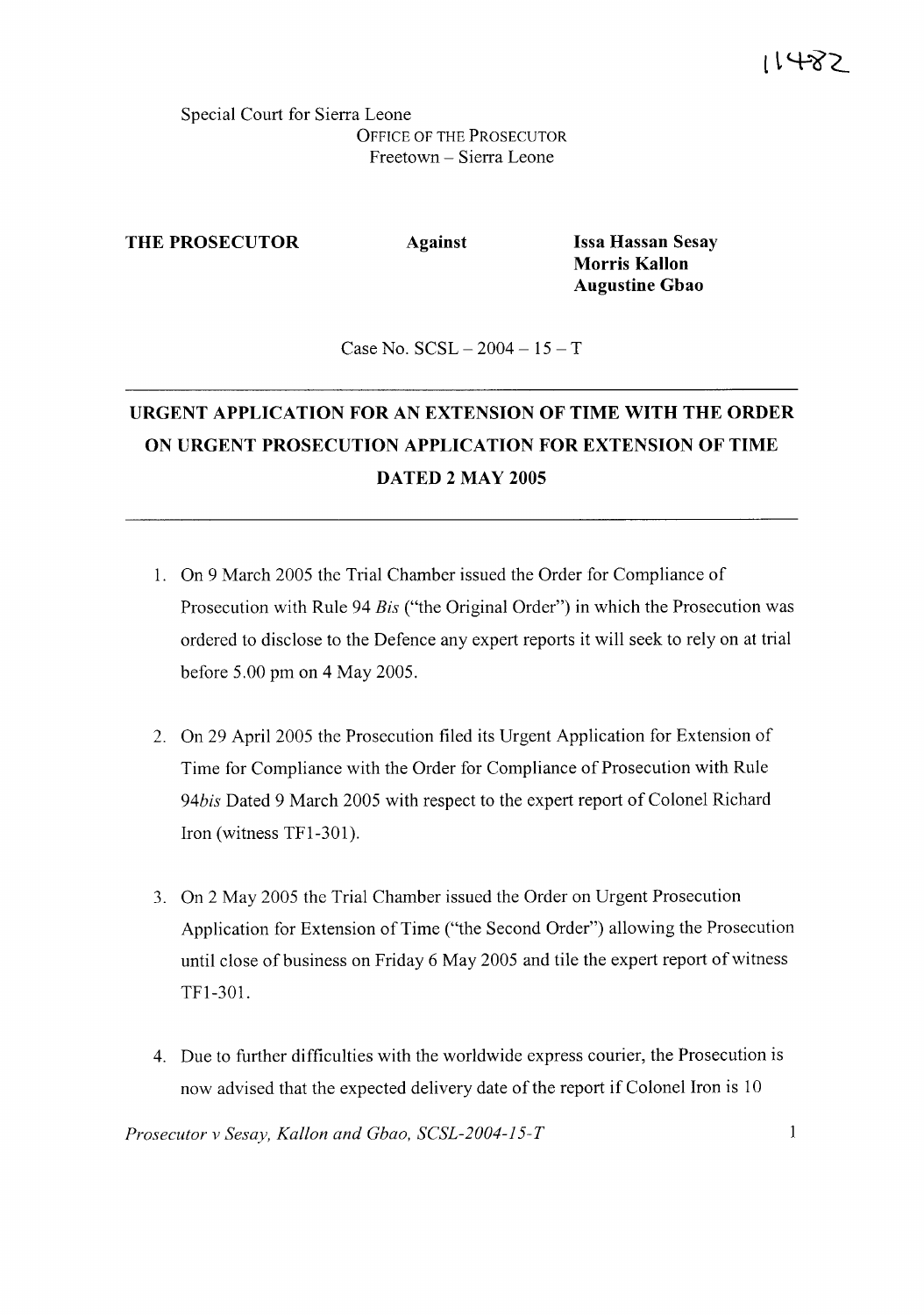May 2005. An email from Sergeant Carnell, assistant to Colonel Iron, is annexed hereto explaining the difficulties he has experienced with UPS Worldwide Express. Accordingly, the Prosecution respectfully requests an extension of time to comply with the Second Order.

- 5. The Prosecution reiterates that it took all reasonable steps to secure the report of witness TFl-301 by the deadline established in the Original Order: the original quoted date for delivery was 2 May 2005. The Prosecution also notes that in all other respects the deadline established by the Original Order was met. The vicissitudes of delivery using express couriers are beyond the control of the Prosecution. Nonetheless, the Prosecution does apologise for the inconvenience caused.
- 6. In these circumstances the Prosecution requests an extension of time to comply with the Second Order and respectfully suggests that the extension of time be allowed to 5.00pm on 11 May 2005.

Dated this  $5<sup>th</sup>$  Day of May In Freetown, Sierra Leone

I ,  $\lambda$  /  $\lambda$  $\sim$  *(Ay)* 

Lesley Taylor Senior Trial Counsel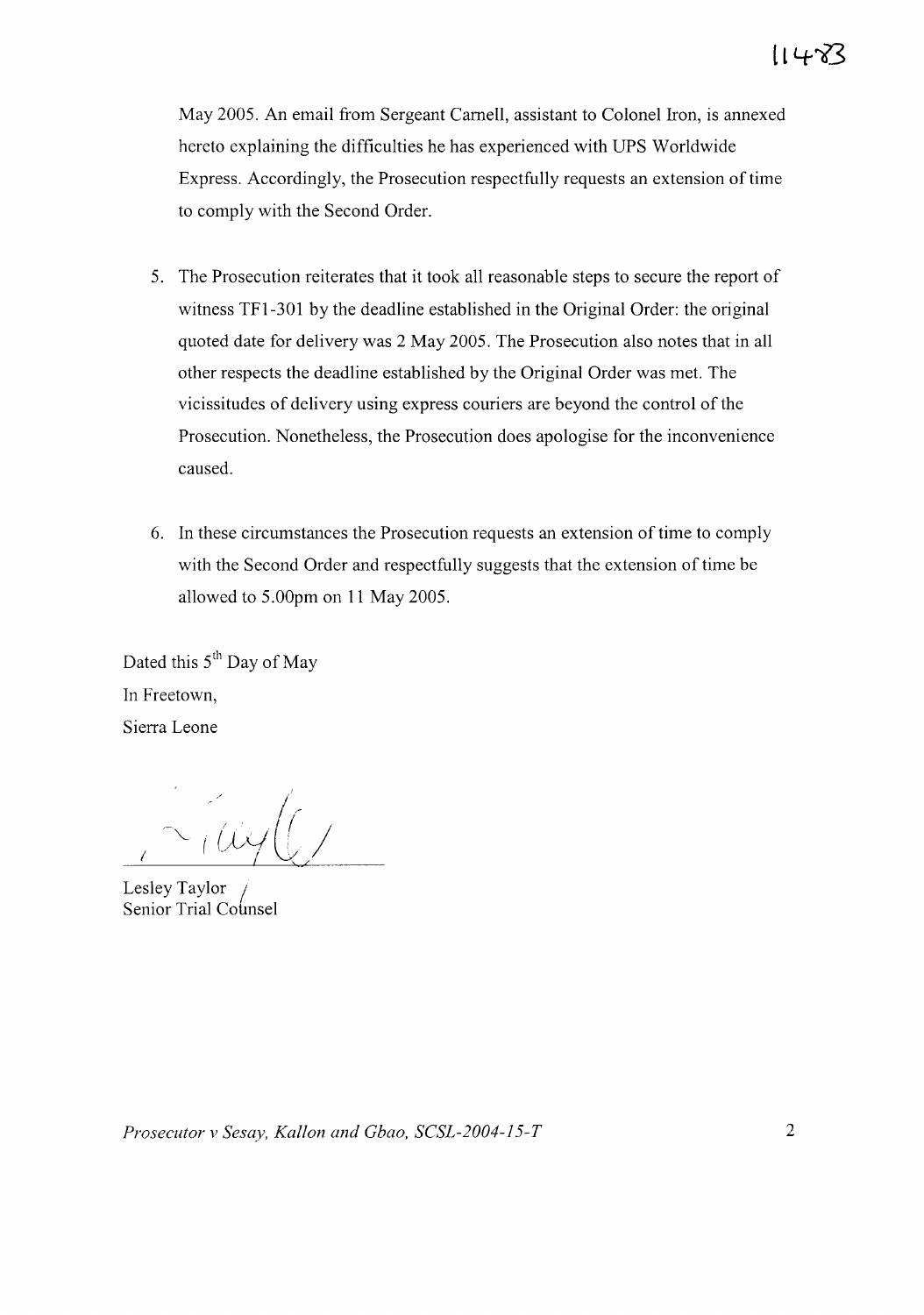$11 + 84$ 

## **ANNEXURE**

*Prosecutor v Sesay, Kallon and Gbao, SCSL-2004-15-T* 3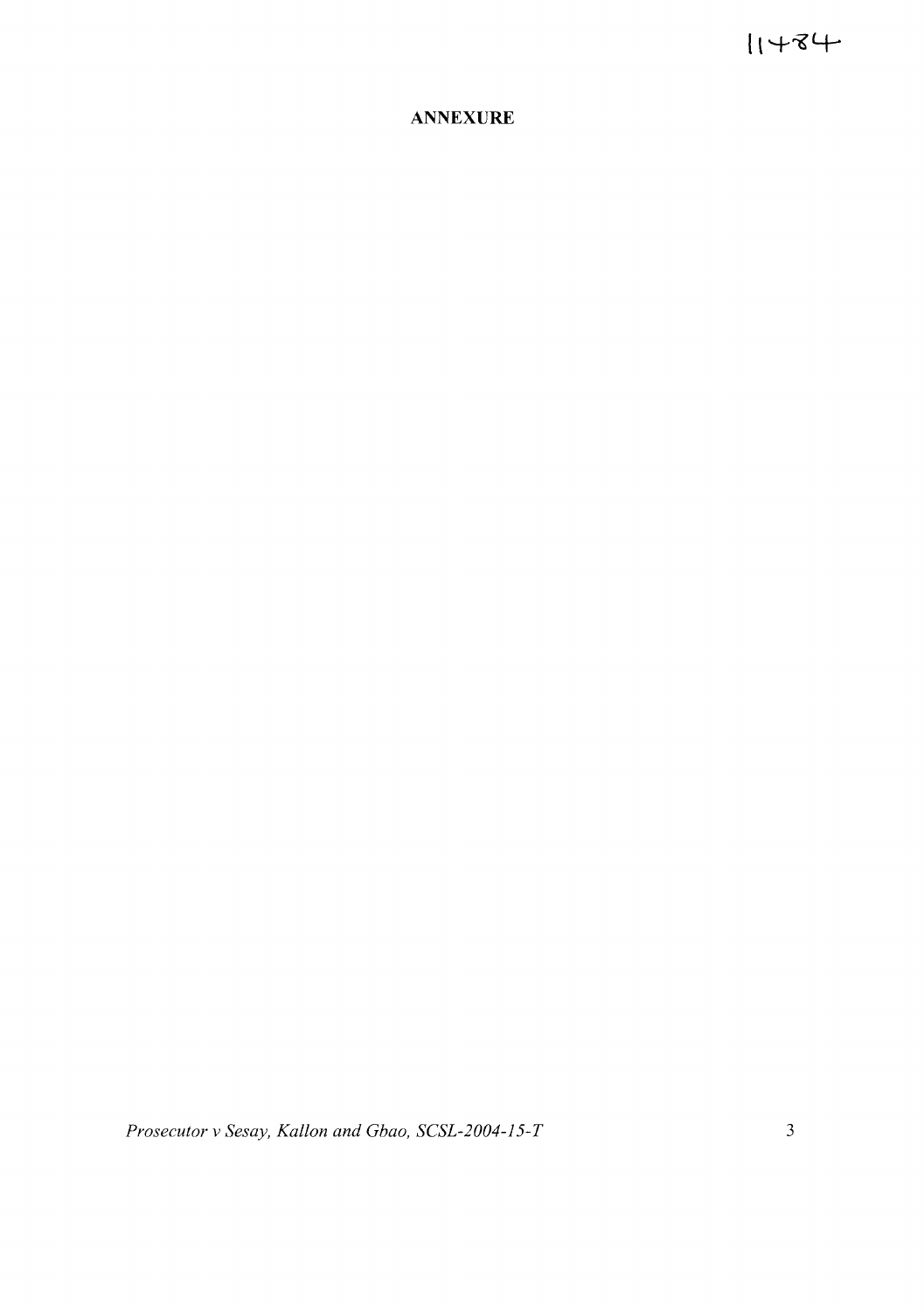

"Carnell, Shane" <carnell@act.nato.int> 05/04/200506:31 PM

To "'Lesley Taylor'" <taylor11@un.org> cc bcc

Subject RE: RYF REPORT

Lesley,

Not content with the answer that I received over the phone from UPS with regard to the delivery date, I have spent the best part of the morning at the UPS depot and also at Office Depot trying to get someone willing to accept responsibility for UPS failing to do what they advertise they can do. Not only this it appears I have uncovered another problem. The delivery date is now scheduled for Tue 10 May 05.

To cut a long story short UPS use software supplied by Pitney Bowes and it is this software that is clealry out of date yet UPS continue to advertise in store 2 working days worldwide. No-one seems willing to accept responsibility, yet because of the package I have sent UPS now acknowledge there is a problem.

I thought I should let you know due to the extension which will now not be met. I don't know if you can apply for a new extension?

My sincere apologies.

shane

From: Lesley Taylor [mailto:taylor11@un.org] **Sent:** Wednesday, May 04, 2005 8:58 AM **To:** carnell@act.nato.int **Subject:** RE: RYF REPORT

Many thanks Shane

Lesley Taylor Senior Trial Attorney Office of the Prosecutor Special Court for Sierra Leone +23222297391 (office) +232 (0) 76699986 (mobile) taylor11@un.org

"Carnell, Shane" <carnell@act.nato.int>

*05/04/2005* 12:36 PM

To "'Lesley Taylor'" <tayior11@un.org> cc Subject RE: RYF REPORT